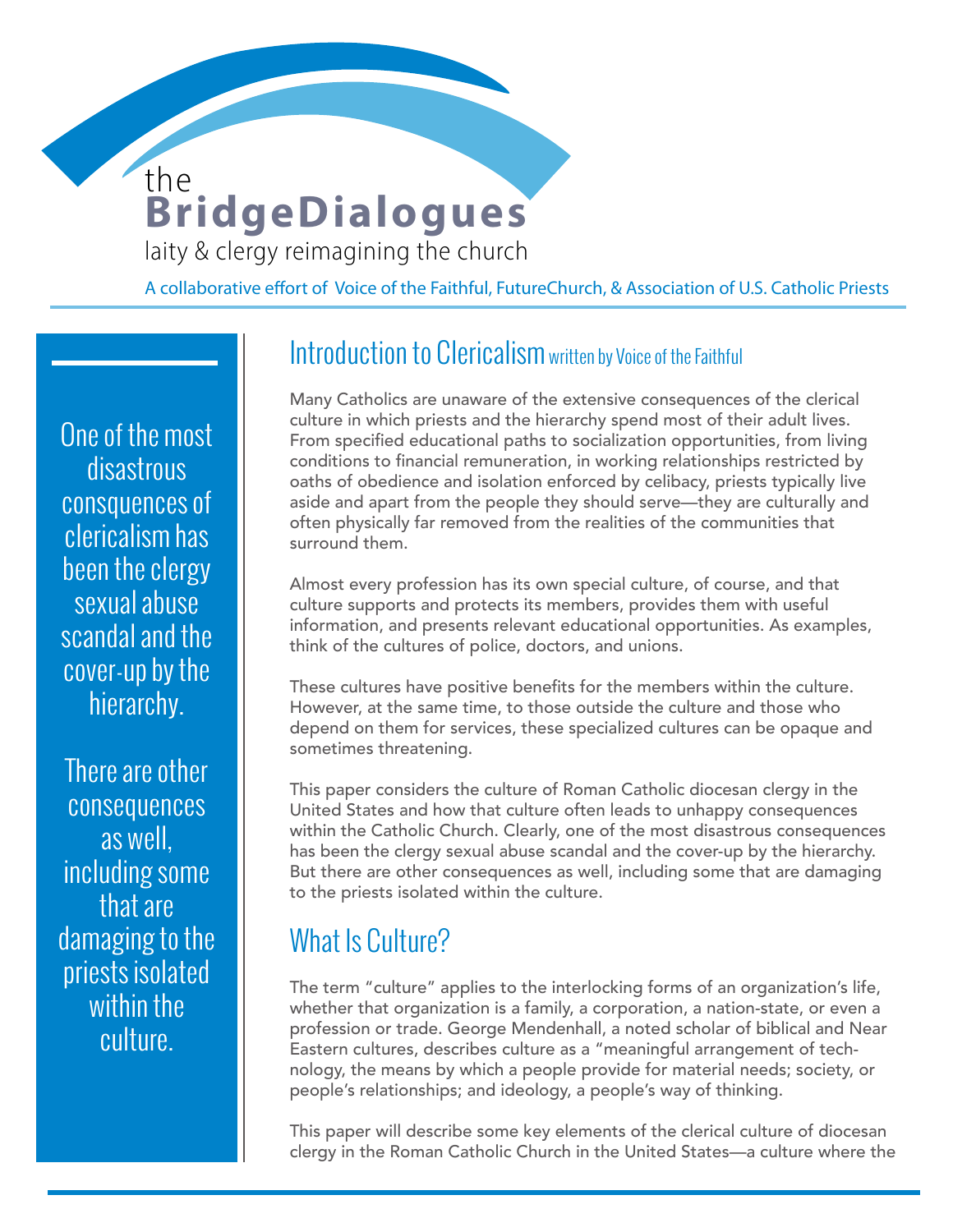provision of material needs, the relationships with people, and the way of thinking are controlled almost entirely via strict hierarchical structure. All diocesan priests live their lives within this culture.

Our focus in the paper is on the possible unhappy consequences of this clerical culture, but we are fully aware that not every priest will succumb to the most compromising elements of the clerical culture. We all know priests who are generous servant leaders in their parishes and communities. It should also be noted that diocesan clerical culture differs from the cultures of the various Religious Orders in the Church—each of which has its own culture depending on its history and mission.

## What is the Clerical Culture?

In his book, *Clerical Culture: Contradiction and Transformation*, Father Michael Papesh describes the clerical culture as "precisely the constellation of relationships and the universe of ideas and material reality in which diocesan priests and bishops exercise their ministry and spend their lives."

For a more negative description, consider that of David Gibson in *The Coming Catholic Church.* He describes clericalism as "the reflexive notion that clerics are a privileged fraternity whose sacred status guarantees them eternal protection from the reproaches of the world, even when they do wrong." Gibson had the clergy sexual abuse scandal in mind.



With awareness of the clerical culture as background, in 2011 a Voice of the Faithful committee analyzed the then-newly completed John Jay Report: "The Causes and Context of Sexual Abuse of Minors by Catholic

Priests in the United States, 1950-2010." The committee agreed with many of the findings of the study, but noted that the terms "clericalism" and "clerical culture" did not appear at all. The committee criticized this omission:

VOTF faults the Report for describing, but not naming, much less citing as a principal cause, an overriding set of beliefs and behaviors in which the clergy view themselves as different, separate and exempt from the norms, rules and consequences that apply to everyone else in society—the very essence of a clerical culture or clericalism.

Despite the omission of this label, the John Jay study did identify factors that, in essence, describe clericalism. According to the report, four factors provided opportunities for priests to abuse children: "the authority of the priests; the public perception of them; the isolation of their positions; and the high level of discretion and lack of supervision in their positions" (p.92). Thus, although the term "clerical culture" is not used, the study could not have provided a clearer description of that culture.

This culture of the diocesan priesthood also has characteristics that distinguish it from the cultures of other professions:

- The hierarchical and patriarchal structure of the church
- Papal allegiance
- An ordination which is said to confer an ontological change
- Special education and training
- Celibacy requirements
- Clothing and dress—especially liturgical dress
- Special privileges concerning compensation and lifestyle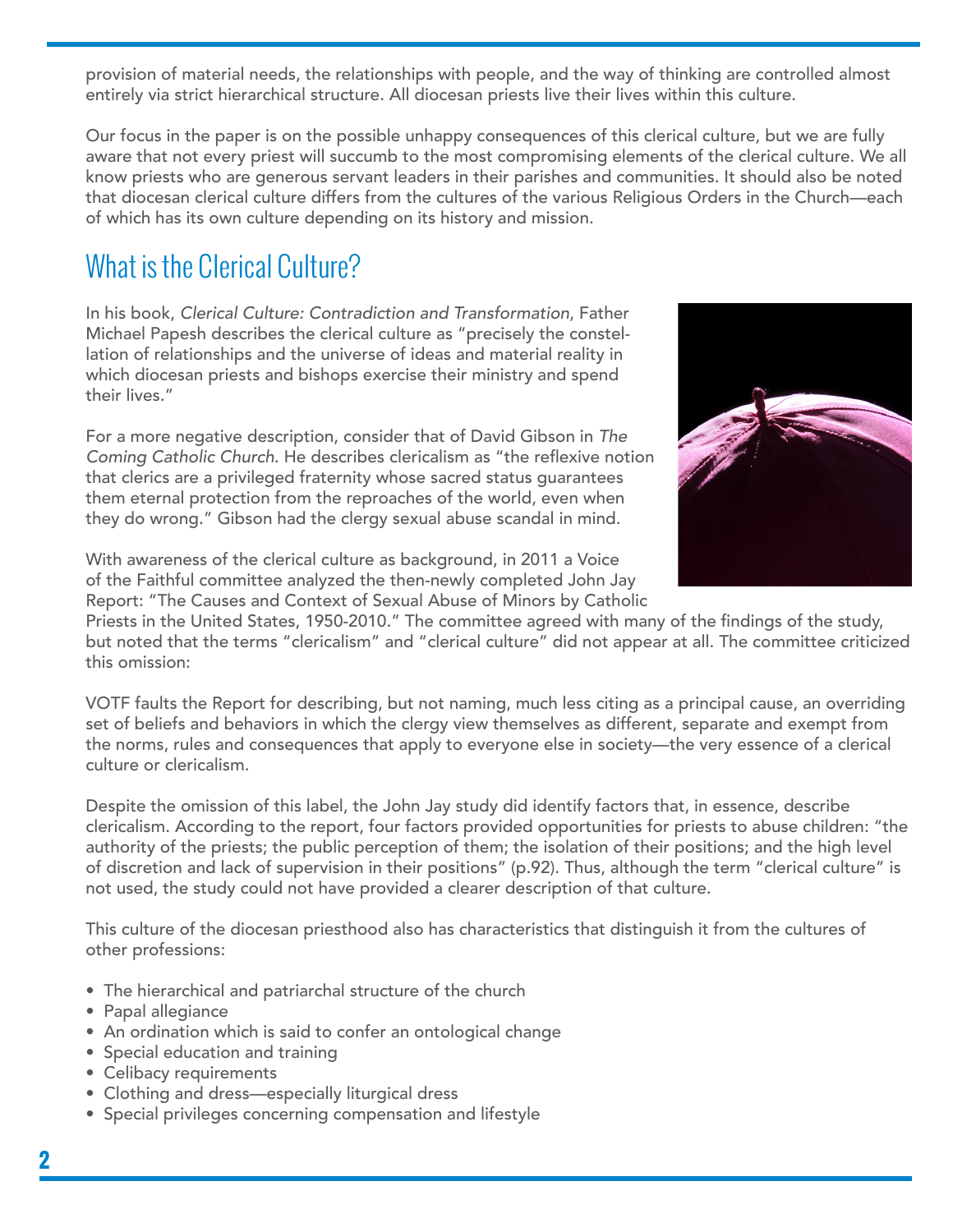### Hierarchical Structure and Patriarchy

Although most organizations, especially nation-states, have hierarchical structures, most also have a balance of power, thus separating the executive, the legislative, and the judicial powers. But in the Roman Catholic Church, all three powers are exercised by the pope and the Vatican Congregations that report directly to the pope. Despite the Second Vatican Council's emphasis on the collegiality of the bishops, under Pope John Paul II and Pope Benedict XVI a re-emphasis on Rome's authority took place.

In addition, the hierarchy of the Church is a patriarchy. Only men are allowed into the priesthood and, thus, all bishops and cardinals are male. This excludes female input into the decision-making of the Church and effectively cuts the leadership of the Church off from the gifts of the wisdom of women at every level of Church governance.

# Papal Allegiance

Allegiance to the pope is secured by a series of oaths and promises taken by cardinals, bishops and priests. Chief among these is the oath sworn by cardinals upon their elevation: "I, [name and surname], Cardinal of the Holy Roman Church, promise and swear to be faithful henceforth and forever, while I live, to Christ and his Gospel, being constantly obedient to the Holy Roman Apostolic Church, to blessed Peter in the person of the Supreme Pontiff [name of current pope], and of his canonically elected Successors, to maintain communion with the Catholic Church always, in word and deed; not to reveal to anyone what is confided to me in secret, nor to divulge what may bring harm or dishonor to Holy Church [emphasis added]; to carry out with great diligence and faithfulness those tasks to which I am called by my service to the Church, in accord with the norms of the law. So help me Almighty God."

Bishops take a similar oath at their ordinations. Diocesan priests, in turn, make a promise of celibacy and of obedience to their bishop. (Religious Order priests take solemn vows of poverty, chastity, and obedience rather than celibacy/obedience to a diocesan bishop.) This chain of oaths and promises ensures allegiance to the pope and places possible restraints on the right of conscience on those swearing fidelity.

## Ontological Change

The notion that ordination confers an ontological change on the one ordained did not appear in Roman Catholic theology until the 15th century, and it was not much emphasized until modern times. The concept came into use at the Council of Trent when it became important to identify the special power that enables the priest to transubstantiate bread and wine into the Body and Blood of Christ.

Ontological (pertaining to the being or nature of the individual) change implies that the ordained are essentially different—their human essence differs—from the non-ordained. The notion that priests are "ontologically" different from the non-ordained is affirmed in the Second Vatican Council Dogmatic Constitution on the Church, section 10: "Though they differ essentially [italics added] and not only in degree, the common priesthood of the faithful and the ministerial priesthood or hierarchical priesthood are none the less ordered to one another; each in its own proper way shares in the one priesthood of Christ." Pope John Paul II emphasized this ontological change in his encyclical *Pastores dabo vobis*, which is directed to the training of seminarians. Many of the younger priests—those who call themselves "John Paul priests" —identify strongly with this concept.

Contemporary theologians, such as Edward Schillebeeckx and Paul Lakeland, however, have suggested that this concept of an "ontological change" should be challenged in favor of a more functional understanding.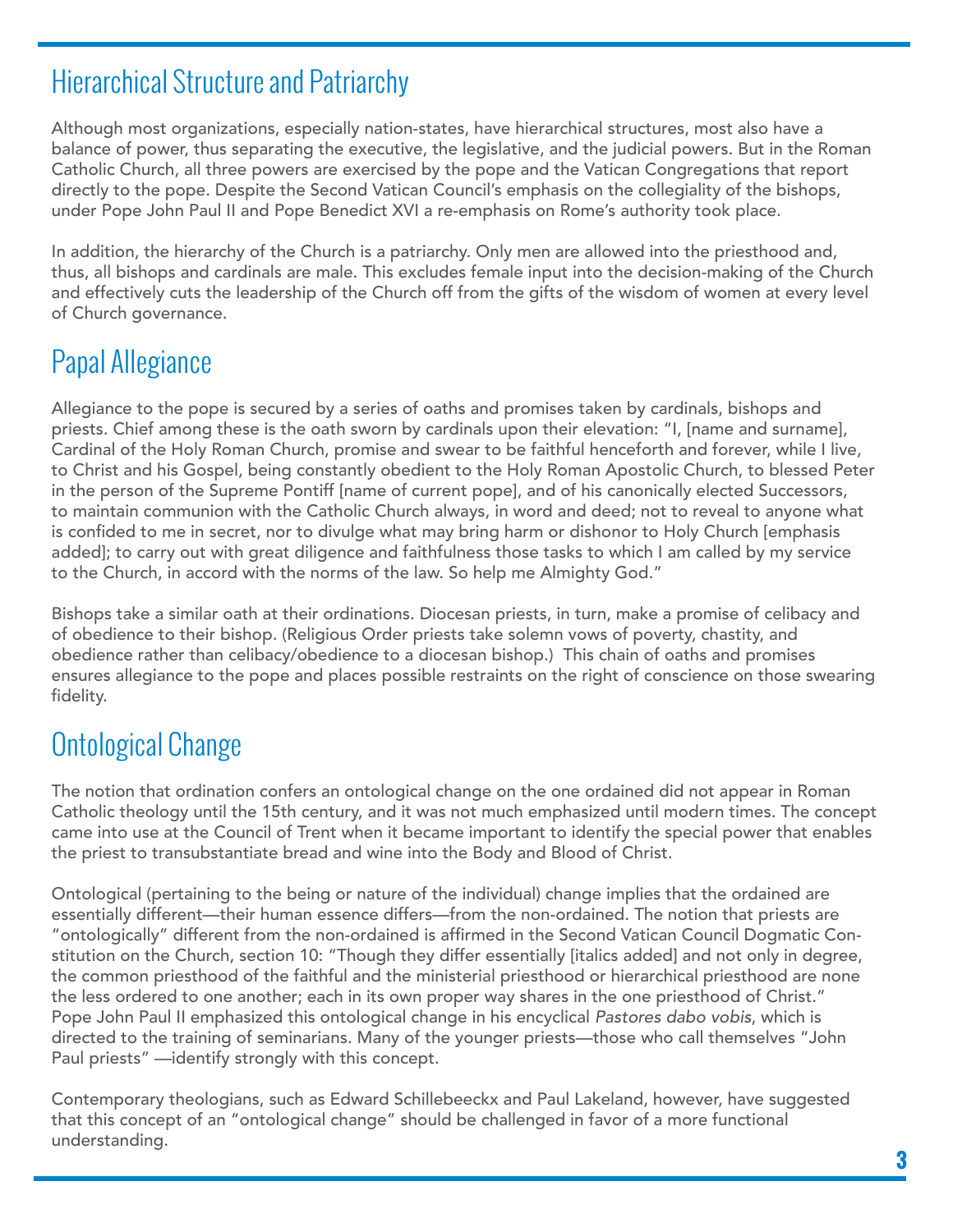Whatever the outcome of theological development, however, a person who perceives himself as ontologically different from others can feel—consciously or not—that he is superior to others.

## Seminary Education and Training

Ever since the Council of Trent diocesan priests have been educated in seminaries that are closed off from the rest of the world. For several decades after the Second Vatican Council, some seminaries began housing would-be priests near universities and they attended classes with other students. But recently the Vatican has been insisting that diocesan priests should be educated primarily in seminaries. The aims, according to Vatican officials, are to ensure that seminarians receive doctrinally correct teaching and to protect them from temptations against their commitment to celibacy.

Although formation in the seminaries has greatly improved in the last two decades as a result of the sexual abuse scandal and the encyclical *Pastores dabo vobis*, separate housing effectively separates seminarians from the lives of those they are called to serve. It also separates them from association with women. Although today a small number of women are appointed to some seminary faculties, most faculty mem bers are priests. The seminary remains a male bastion.

Clearly this enclosed environment may protect the candidates, but it also can close them off from experiences that are shared by their peers outside the seminary, and it can cut them off from an understanding of the problems and conflicts experienced by the people they are called to serve.

Thus, as with the characteristics of hierarchical structure and patriarchy, papal allegiance and belief in ontological change, seminary education and training in the clerical culture operate to separate a priest from the community rather than to help him understand the people he is expected to serve. The separation is then reinforced by other characteristics specific to diocesan clerics in the Roman Catholic Church: celibacy, independence, clothing, and special privileges.

### **Celibacy**

Most Catholics know that celibacy, although required of priests in the Roman Rite, is not essential to the priesthood. Many of the Apostles were married, and celibacy was not made obligatory for Latin Rite priests until the Lateran Councils of 1123 and 1139. In the Eastern Rites that are in union with Rome, there have always been both married and celibate priests.

There is no doubt that celibacy, freely chosen, can be a sign of the Kingdom of Heaven and a commitment by the priest to total service to the faithful. The question here is whether mandatory celibacy has negative consequences for those who aspire to serve the faithful.

The John Jay study did not consider celibacy to be a cause of child sexual abuse and our committee agreed, because the vast majority of celibate priests did not abuse children. Also, we all know priests for whom celibacy has freed them from other responsibilities, allowing them to concentrate their energies on serving the gospel and the people with generosity, compassion, and leadership. Nevertheless, celibacy is a chief element in the clerical culture.

Celibacy contributes to the cementing of the priest's loyalty and obedience to the bishop, because his loyalties are not divided between his wife and family and the Church. A married priest has split loyalties, to his wife and family, and to his bishop.

In contrast, celibacy ties the priest, in a unique way, to his promise of obedience to the bishop. It becomes one more link in the chain that not only distinguishes the priest from the rest of the faithful, but also ties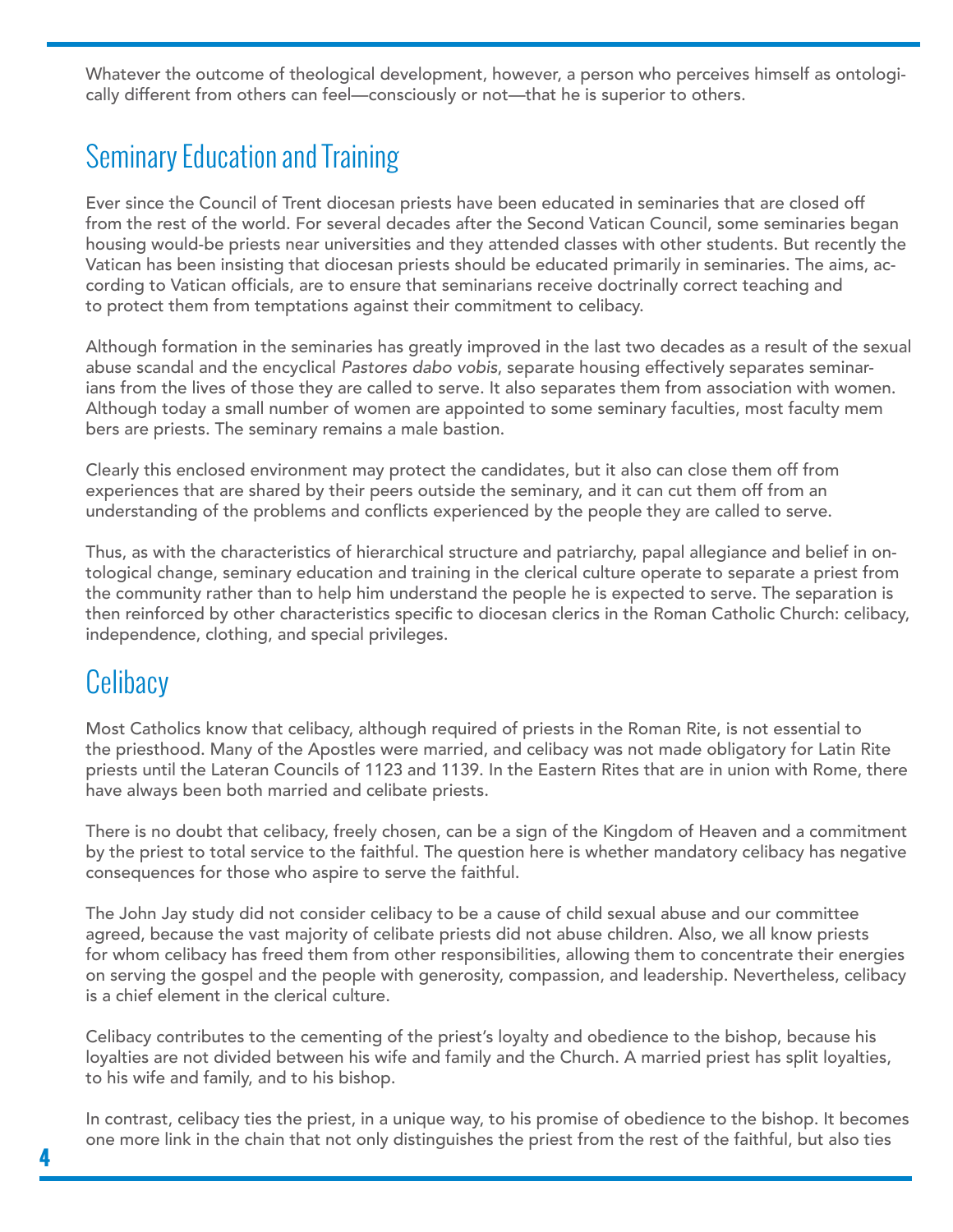him more tightly into the clerical culture and shores up the institutional loyalty.

# Relative Independence

Although priests owe obedience to their bishop, in most of their daily activities they are relatively independent. Once a man is ordained he receives very little supervision. He is not subject to performance appraisals, receives very little feedback from other priests—and certainly not from the faithful in any constructive manner—and is seldom monitored in his daily activities. This relative independence allowed some priests to gain unobserved access to children, and it was one of the contributing factors in the clergy sexual abuse scandal—a fact that was noted in the John Jay study.

Some astute lay leaders in the Church have suggested ways to improve oversight. The Leadership Roundtable for Church Management, composed mostly of successful business men and women, has recommended a series of performance standards to ensure that priests receive the necessary supervision and monitoring to guarantee that their pastoral service is above reproach. (The standards are applicable to both priests and lay ministers.)

# Clothing and Dress



The clerical collar worn by priests establishes them as different from the non-ordained. This can have many positive consequences because people will recognize priests as ones who could assist them with problems they may face, and with spiritual counseling and advice. Many professions and trades, such as doctors, police, firefighters, judges, and so on, wear special uniforms that set them apart and allow others to recognize them for their special expertise.

But priests who wear the collar also may come to consider themselves as superior to others. Similarly, while liturgical garments may be required for priests to perform their functions as presiders at liturgy, they also can become attractive means of separating the wearers from others. For some there is an attraction to moving up the ladder to acquire the red piping of the position of monsignor or the red vestments of a bishop.

# Special Privileges

Although the normal compensation for diocesan priests is relatively small in comparison to many of their parishioners, priests have many special advantages and privileges that others do not. They receive health and dental insurance, a pension, an annual retreat, and a continuing education allowance. They are usually provided with room and board, a month's vacation, and one day off a week. Because their lives are seen as lonely, and often are lonely, many priests receive gifts of clothing and cash as well as invitations to meals or entertainment from compassionate parishioners throughout the year. Priests are seldom responsible for the cleaning and upkeep of their rectories and the property, including lawn care and snow shoveling. And they need not bother with property taxes and household insurance bills.

Above all, if they obey all the rules, priests are guaranteed a lifetime employment—regardless of how competent or incompetent they are. These privileges effectively shield them from experiencing the financial problems faced by their parishioners.